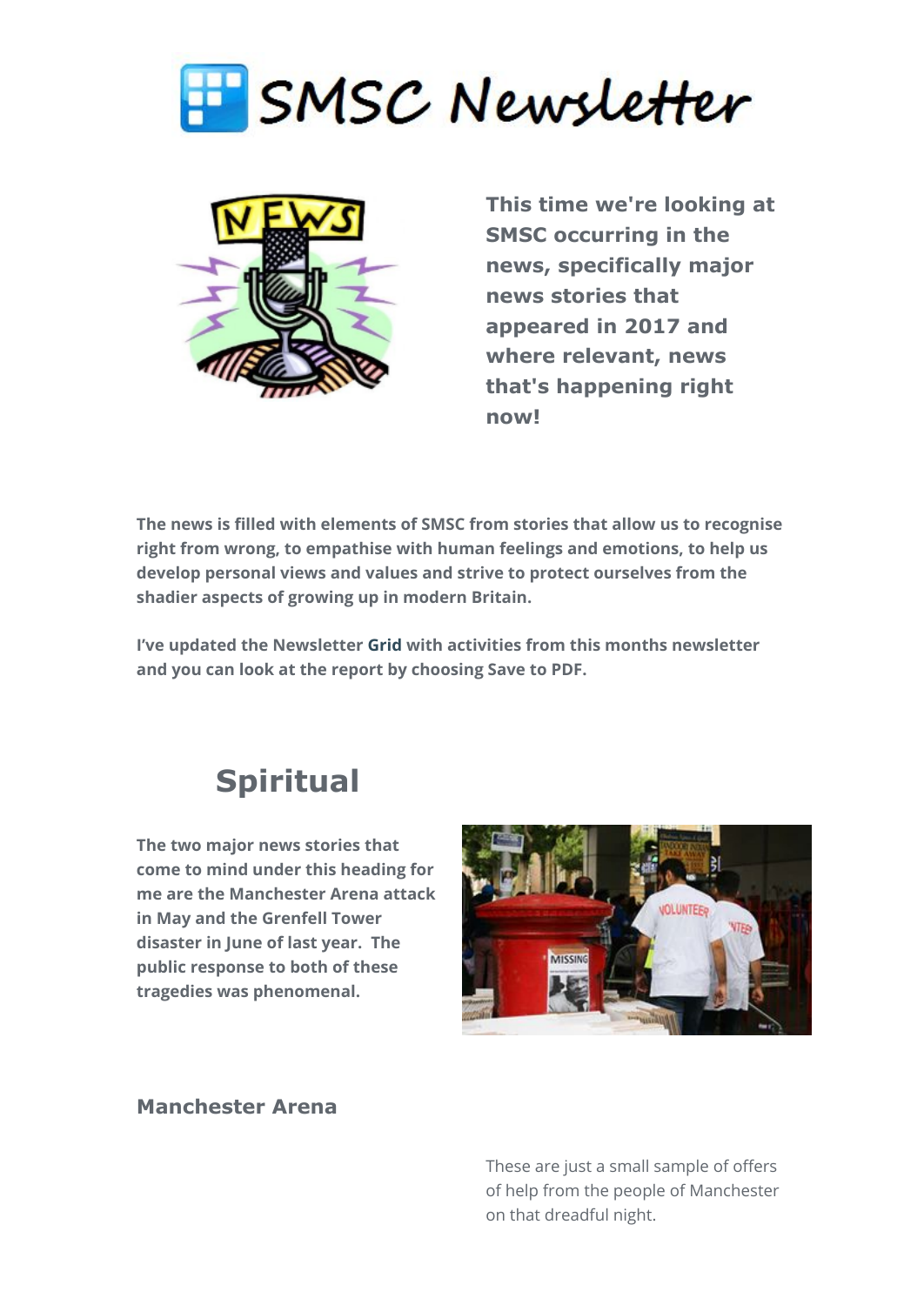Rachael @Rachael Swindon . 6h If you're stuck in Manchester tonight click on this - #roomformanchester there's people that can help you. Keep safe x

**七斗 1.0K – 9 655**  $65$  $\mathcal{L}$ 

Street Cars @streetcarsmcr . 6h Stranded? Call Streetcars on 0161-228-7878 and we will get you home safely #roomformanchester #ManchesterArena #Manchester #manchesterattack €7 1.7K ● 756 图  $4, 22$ 

**[https://www.buzzfeed.com/laurasilv](https://www.buzzfeed.com/laurasilver/heres-how-people-are-helping-those-who-have-been-evacuated?utm_term=.skzVdJ83Z#.bxA6eAxlZ) er/heres-how-people-are-helpingthose-who-have-been-evacuated? utm\_term=.jjBA**

**https://www.interfaith.org.uk/news/ [manchester-arena-attack-responses](https://www.interfaith.org.uk/news/manchester-arena-attack-responses-by-faith-and-inter-faith-bodies)by-faith-and-inter-faith-bodies**

## **Grenfell Tower**

As well as the overwhelming amount of donations of food and clothing, the emotional and mental trauma caused by this tragedy is something no-one can measure. This was also dealt with at the beginning by volunteers from the church and the Red Cross.

**[http://blogs.redcross.org.uk/appeals](http://blogs.redcross.org.uk/appeals/2017/06/theres-no-normal-life-grenfell-fire-victims-share-stories/) /2017/06/theres-no-normal-lifegrenfell-fire-victims-share-stories**



**[http://www.gloucestershirelive.co.u](https://www.gloucestershirelive.co.uk/news/gloucester-news/meet-gloucestershire-volunteers-grenfell-tower-358085) k/news/gloucester-news/meetgloucestershire-volunteers-grenfelltower-358085**



**[Gridmaker](http://smsc.opeus.org/)**

# **Moral**

**One year ago, Sky News launched a war on plastic. A Cuviers beaked whale was found stranded in Bergen, Norway with 30 big pieces of plastic in it's stomach that it had mistaken for food. This news story has**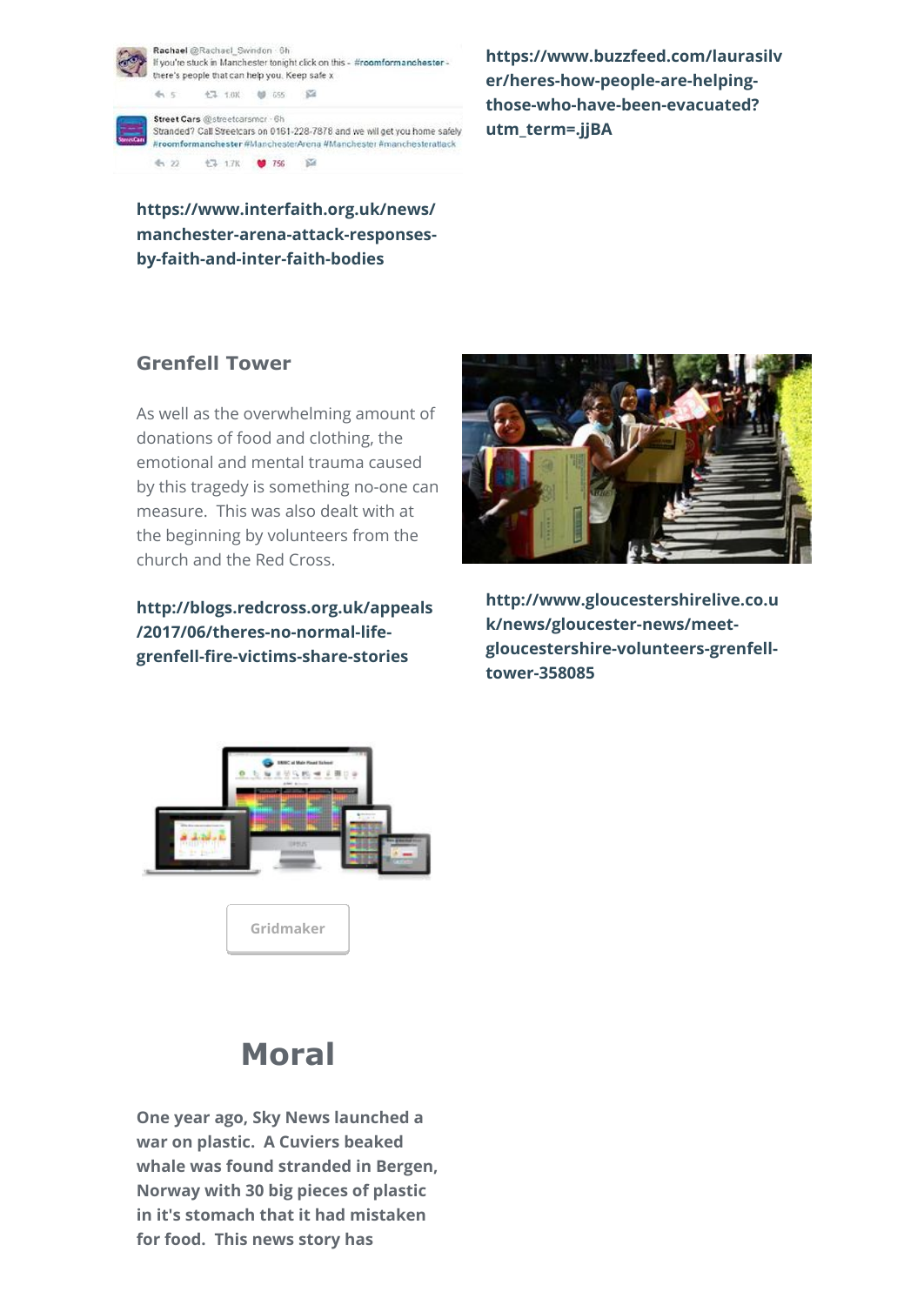**gathered momentum over the last twelve months prompting beach clean-ups and manufacturers pledging changes.** 





### **Whale of a Tail**

**In June last year this whale made of the same amount of plastic that enters the oceans each second, went on a tour of the UK.**

**https://news.sky.com/story/skyocean-rescue-plasticus-whale[completes-national-campaign-tour-](https://news.sky.com/story/sky-ocean-rescue-plasticus-whale-completes-national-campaign-tour-11011242)11011242**

### **One Year On .....**

**As updates on news stories go, this is quite a comprehensive list of the good, the bad and unfortunately, the 'really don't**

**[care'. https://news.sky.com/ocean](https://news.sky.com/ocean-rescue)rescue**





**Keep it Simple with iAbacus**

**Every so often, someone comes along with great advice, a way to move through the pile of paperwork and red tape that comes with self-evaluation and improvement. This article has all the great advice.**

**[https://www.primaryleaders.com/attainment-and-assessment/ofsted/is-your](https://www.primaryleaders.com/attainment-and-assessment/ofsted/is-your-self-evaluation-system-working-as-it-should-be)self-evaluation-system-working-as-it-should-be**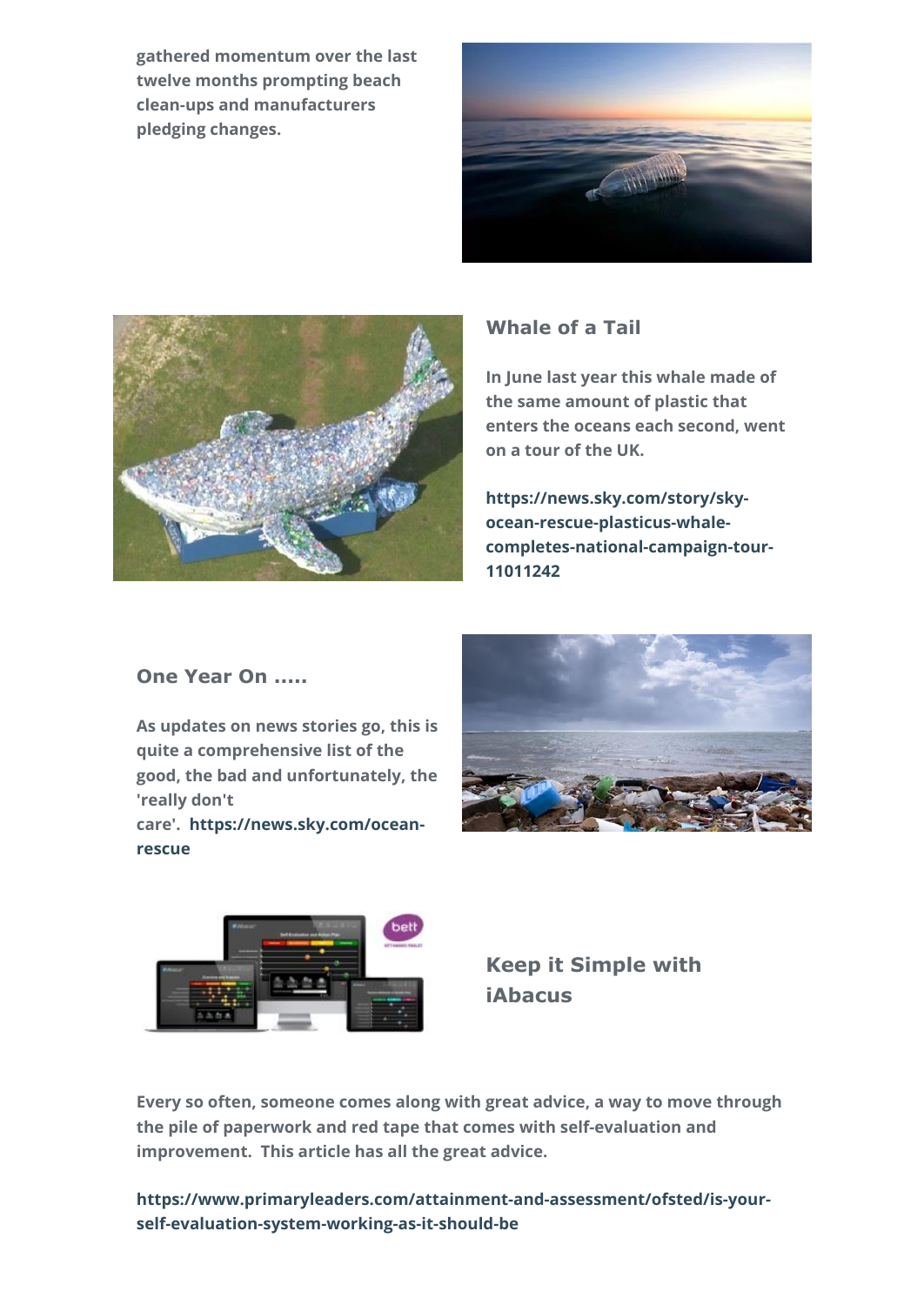**iAbacus has the criteria and Ofsted guidance at your fingertips. It's a simple four step process that includes improvement planning and collaboration, allowing leaders and middle leaders to share their thoughts and together create a 'clear and succinct' self evaluation and improvement plan for your school. Take a look - take iAbacus on a 30 day free [trial](https://www.iabacus.me/login#!create_an_account).** 

**[iAbacus Website](https://www.iabacus.co.uk/)**

## **Social**



**The World-Wide refugee crisis keeps hitting the headlines. Calais is still 'home' to around 6,000 refugees. More recently, the Rhohingya refugees fleeing Myanmar have been brought to our attention.**

### **Calais Crisis is not New!**

**This article is two years old, however, it explains very well why Calais is so popular with refugees.**

**[http://www.bbc.co.uk/news/uk-](http://www.bbc.co.uk/news/uk-29074736)29074736**





#### **Somewhere to Go.**

**This in-depth article explains the plight of the Rhohingya.**

**[http://www.bbc.co.uk/news/world](http://www.bbc.co.uk/news/world-asia-41566561)asia-41566561**

# **Cultural**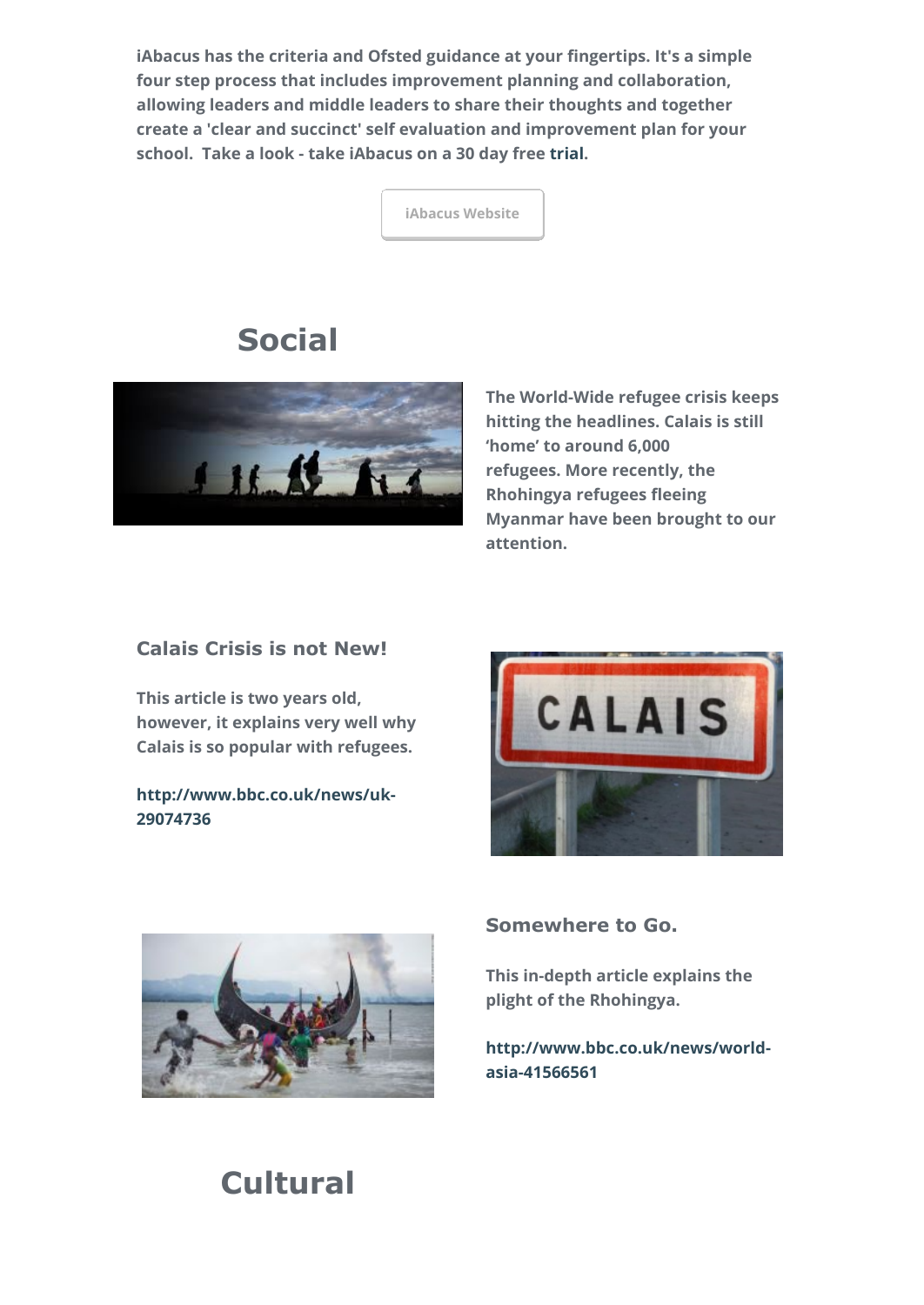**What used to be tabloid gossip is now Fake News, a phrase made popular by the current American President, however, fake news is a reality, affects us and is becoming part of our everyday lives.**





"Don't believe everything you read on the Internet just because there's a picture with a quote next to it."

-Abraham Lincoln

#### **Fake News Fallout.**

**A BBC roundup of Fake News in 2017 is quite shocking and covers some serious real [news. http://www.bbc.co.uk/news/](http://www.bbc.co.uk/news/world-42487425) world-42487425**

#### **Keeping it Real!**

**Nowadays it's so easy to plant fake news on social media - this article by a trustworthy source has some really good tips for keeping the news you read**

**[real. http://www.bbc.co.uk/news/ed](http://www.bbc.co.uk/news/education-41902914) ucation-41902914**





### **Extra, Extra, Read all about it!**

**Whilst writing this newsletter, I came across a classic example of Fake News happening to Nicola Sturgeon - follow the thread - it's amazing that even the Prime Ministers advisors didn't fact check before wading in. Scary [stuff! https://twitter.com/search?](https://twitter.com/search?q=Nicola%20Sturgeon&src=typd) q=Nicola%20Sturgeon&src=typd**